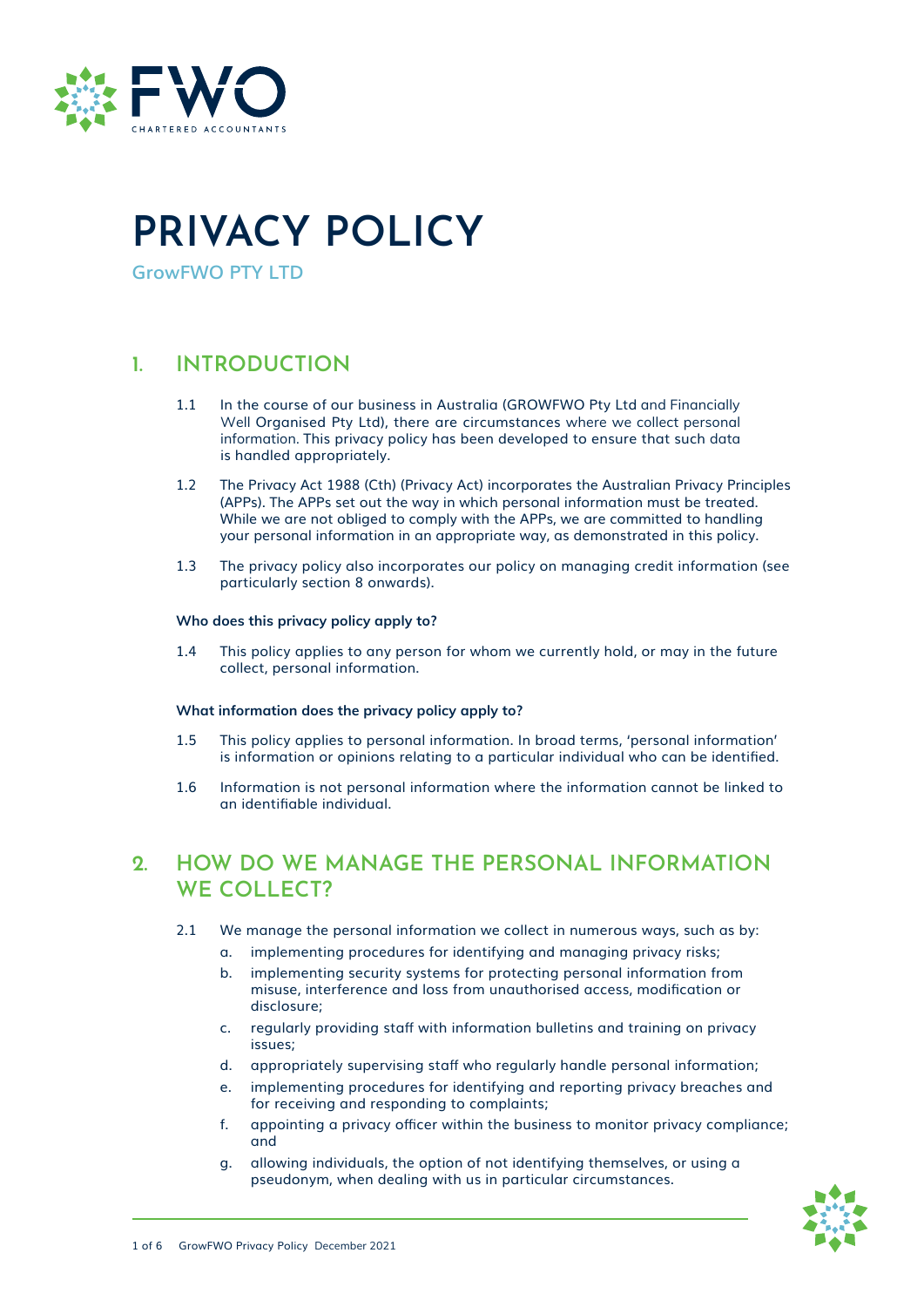- 2.2 Subject to our professional obligations, we will take reasonable steps to destroy or permanently de-identify personal information if that information is no longer needed for the purposes for which we are authorised to use it.
- 2.3 In limited circumstances, it may be possible for you to use a pseudonym or remain anonymous when dealing with us. If you wish to use a pseudonym or remain anonymous you should notify us when making first enquiries or providing initial instructions. We will use our best endeavours to deal with your request, subject to our professional obligations and ability to perform the accounting service to you without using your name. In most cases, our professional obligations will require you to deal with us using your real name.
- 2.4 We are also subject to professional obligations that may affect how we deal with personal information.

### **3. WHAT KINDS OF INFORMATION DO WE COLLECT AND HOLD?**

### **Personal Information**

- 3.1 We may collect and hold personal information about you, which may include:
	- a. sensitive information (see below);
	- b. contact information;
	- c. financial information;
	- d. date and place of birth;
	- e. gender;
	- f. employment arrangements and history;
	- g. educational qualifications;
	- h. tax returns and tax file numbers;
	- i. insurance information;
	- j. credit information;
	- k. banking details; and
	- l. any other personal information required to perform the financial or accounting service for you.

#### **Sensitive Information**

- 3.2 'Sensitive information' is a subset or personal information and includes personal information that may have serious ramifications for the individual concerned if used inappropriately.
- 3.3 We may collect sensitive information if it is relevant in providing accounting or financial services (such as completing tax returns). The sensitive information we collect and hold about you may include any of the following:
	- a. health information;
	- b. membership or professional or trade associations;
	- c. membership of trade unions; and
	- d. sexual preferences or practices.
- 3.4 We will not collect sensitive information without the individual's consent to whom the information relates unless permitted under the Privacy Act.

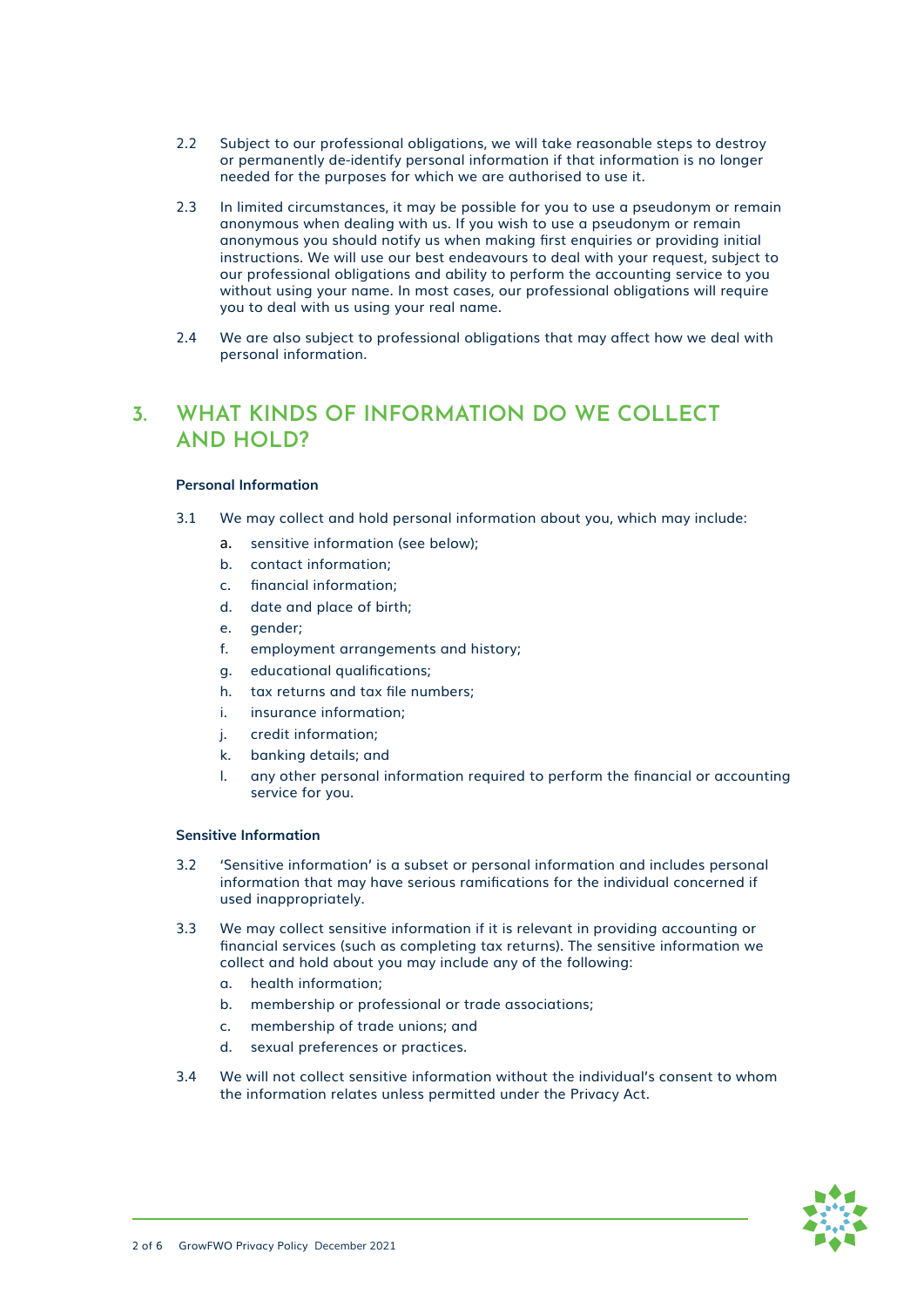## **4. HOW AND WHEN DO WE COLLECT PERSONAL**

### **INFORMATION?**

- 4.1 Our usual approach to collecting personal information is to collect it directly from you.
- 4.2 We may also collect personal information in other ways, which may include:
	- a. from government bodies (such as the Australian Taxation Office and the Australian Securities and Investment Commission);
	- b. other entities of the FWO Group;
	- c. from paid search providers;
	- d. through referrals from individuals or other entities;
	- e. through marketing and business development events; and
	- f. from list purchases.

### **5. HOW DO WE HOLD PERSONAL INFORMATION?**

- 5.1 Our usual approach to holding personal information includes:
	- a. physically:
		- i. at our premises (securely); and
		- ii. off-site; by third party physical storage providers (securely);
	- b. electronically:
		- i. in a private cloud located in Australia; and
		- ii. by a third-party data storage provider.
- 5.2 We secure the personal information we hold in numerous ways, including:
	- a. using security systems to access areas that contain personal information;
	- b. using secure servers to store personal information;
	- c. using unique usernames, passwords and other protections on systems that can access personal information; and
	- d. holding certain sensitive documents securely.

### **6. WHY DO WE COLLECT, HOLD, USE OR DISCLOSE PERSONAL INFORMATION?**

- 6.1 We take reasonable steps to use and disclose personal information for the primary purpose for which we collect it. The primary purpose for which information is collected varies, depending on the particular service being provided, but is generally to provide accounting or financial services to you or your business.
- 6.2 In the case of potential employees, the primary purpose the information is collected is to assess the individual's suitability for employment.
- 6.3 Personal information may also be used or disclosed by us for secondary purposes that are within your reasonable expectations and that are related to the primary purpose of collection.
- 6.4 For example, we may collect and use your personal information:
	- a. to provide you with updates and alerts that are relevant to you or your business; and
	- b. to invite you to events.

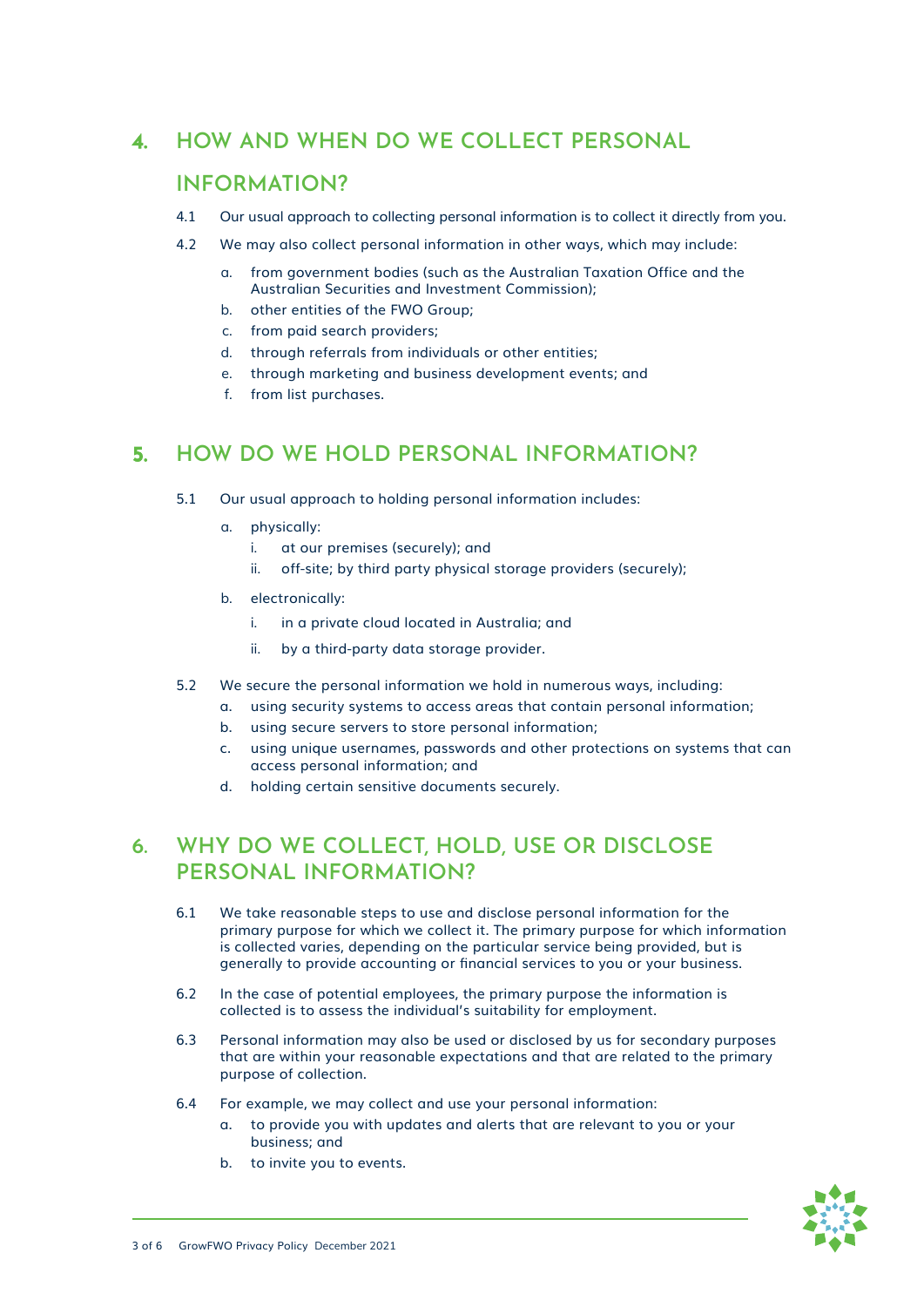- 6.5 We may disclose personal information to:
	- a. government bodies (such as the Australian Taxation Office and the Australian Securities and Investment Commission);
	- b. our external auditors;
	- c. other service providers or referral partners in order to provide the accounting or financial service to you, or to assist our functions or activities (such as debt collection agencies or law firms);
	- d. an external service provider in India;
	- e. other entities in the FWO Group; and
	- f. out third-party technology providers such as our data storage provider and email filter providers.
- 6.6 Otherwise, we will only disclose personal information to third parties if permitted by the Privacy Act.
- 6.7 If in the unlikely event that a data breach occurs involving any personal information held by us, we will take the required steps to:
	- a. assess the nature of the breach;
	- b. mitigate the risk of damage arising from the breach; and if required
	- c. notify the individuals to whom the information relates, who are at risk from the breach and the Australian Privacy Commissioner;

as required under the Privacy Act.

### **7. WILL WE DISCLOSE PERSONAL INFORMATION OUTSIDE AUSTRALIA?**

- 7.1 We do not disclose personal information outside of Australia apart from the disclosure of limited information to a service provider in India.
- 7.2 Your personal information will not be disclosed to the overseas recipient unless we are satisfied that the receiving party provides commitments to privacy and confidentiality that are at least equal to the Australian Privacy Principles or the recipient is subject to privacy protection laws that offer at least the same level of protection as required under the Privacy Act in Australia.

### **8. HOW DO WE MANAGE YOUR CREDIT INFORMATION?**

#### **What kinds of credit information may we collect?**

- 8.1 In the course of providing accounting or financial services to you, we may collect and hold the following kinds of credit information:
	- a. your identification information;
	- b. information about any credit that has been provided to you;
	- c. your repayment history;
	- d. information about your overdue payments;
	- e. if terms and conditions of your credit arrangements are varied;
	- f. if any court proceedings are initiated against you in relation to your credit activities;
	- g. information about any bankruptcy or debt agreements involving you;
	- h. any publicly available information about your credit worthiness; and
	- i. any information about you where you may have fraudulently or otherwise committed a serious credit infringement.

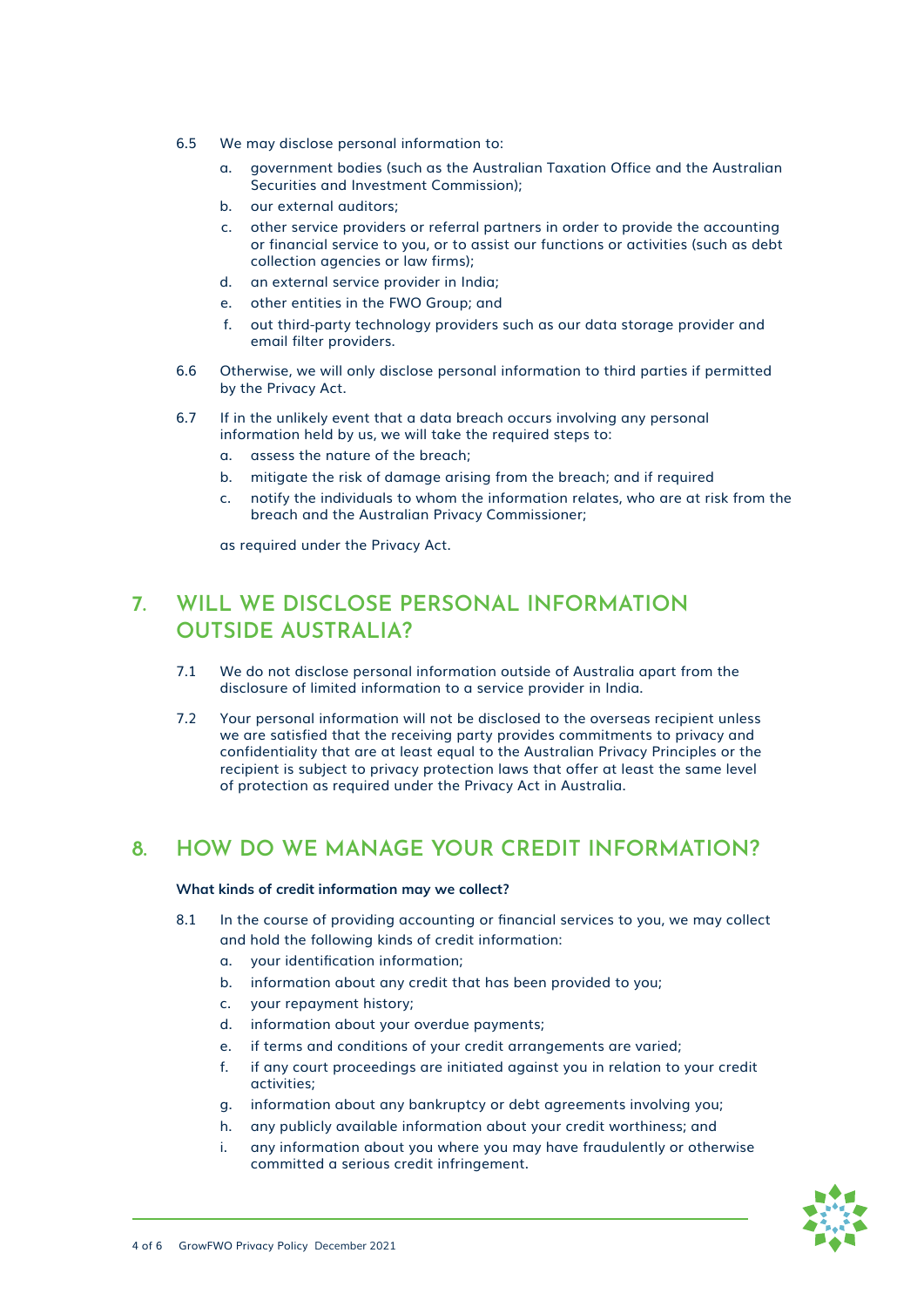8.2 We may also collect personal information that may affect your credit worthiness from other credit providers (e.g. banks) that collect that information from credit reporting bodies. The kinds of personal information we collect may include any of those kinds of personal information outlined in section 3.1 of this policy.

#### **How and when do we collect credit information?**

- 8.3 In most cases, we will only collect credit information about you if you disclose it to us and it is relevant in providing you with the accounting or financial service.
- 8.4 other sources we may collect credit information from include:
	- a. government bodies (such as the Australian Taxation Office, Australian Securities and Investment Commission and the Australian Bureau of Statistics);
	- b. banks and other credit providers; and
	- c. your suppliers and creditors.
- 8.5 We do not collect and hold credit information from credit reporting bodies unless it is incidentally collected in providing the accounting or financial service to you.

#### **How do we store and hold the credit information?**

8.6 We store and hold credit information in the same manner as outlined in section 5 of this policy.

#### **Why do we collect the credit information?**

- 8.7 Our usual purpose of collecting, holding, using and disclosing credit information about you is to enable us to provide you with the accounting or financial service.
- 8.8 We may also collect the credit information:
	- a. to process payments; and
	- b. for other purposes incidental to our services as professional accountants.

### **Overseas disclosure of the credit information**

8.9 We will not disclose your credit information to entities without an Australian link unless you expressly request us to.

#### **How can I access my credit information, correct errors or make a complaint?**

8.10 You can access and correct your credit information, or complain about a breach of your privacy in the same manner as set out in section 9 of this policy.

### **9. HOW DO YOU MAKE COMPLAINTS AND ACCESS AND CORRECT YOUR PERSONAL INFORMATION OR CREDIT INFORMATION?**

9.1 It is important that the information we hold about you is up-to-date. You should contact us if your personal information changes.

#### **Access to information and correcting personal information**

9.2 You may request access to the personal information held by us or ask us for your personal information to be corrected by using the contact details in this section.